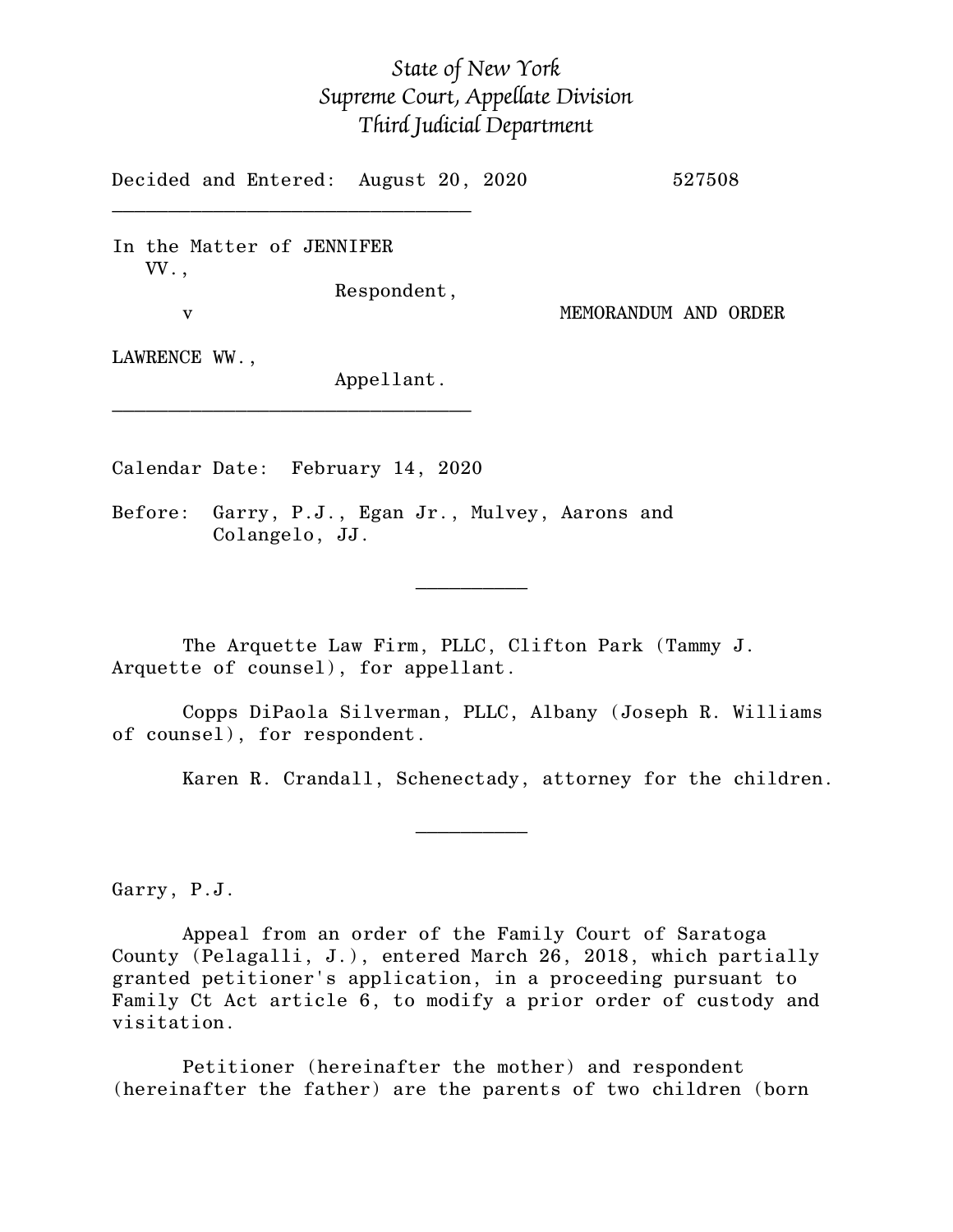## -2- 527508

in 2008 and 2012). The parties were divorced in October 2015 pursuant to a settlement agreement that was incorporated but not merged into the judgment of divorce. The agreement provided that the parties would have joint legal and shared physical custody of the children, and established a parenting time schedule by which the children alternated between the parties' homes four or five times each week.

The father continued to reside in the marital residence in the City of Mechanicville, Saratoga County. The mother remarried and, in December 2016, moved from Mechanicville to a new residence located in a different school district, about 15 miles from the father's home. In February 2017, the mother commenced this modification proceeding alleging that a change in circumstances had occurred in that she had left her former employment and intended to stay at home for several years with a child who had recently been born. The mother sought an order reducing the number of midweek transitions in the parenting time schedule and directing that the children would attend school in the district where the mother then resided. While the petition was pending, she added a request for sole decision-making authority with respect to the children's religion. The father opposed the mother's requests.

Following an eight-day fact-finding hearing, Family Court determined that the mother had established a change in circumstances and that the children's best interests warranted a modification of the agreement by which the parties would continue to have joint legal custody, the mother would have primary physical custody and the father would have parenting time from Wednesdays until Saturdays. The court ordered that the children would attend school in the mother's school district and granted her request for decision-making authority over the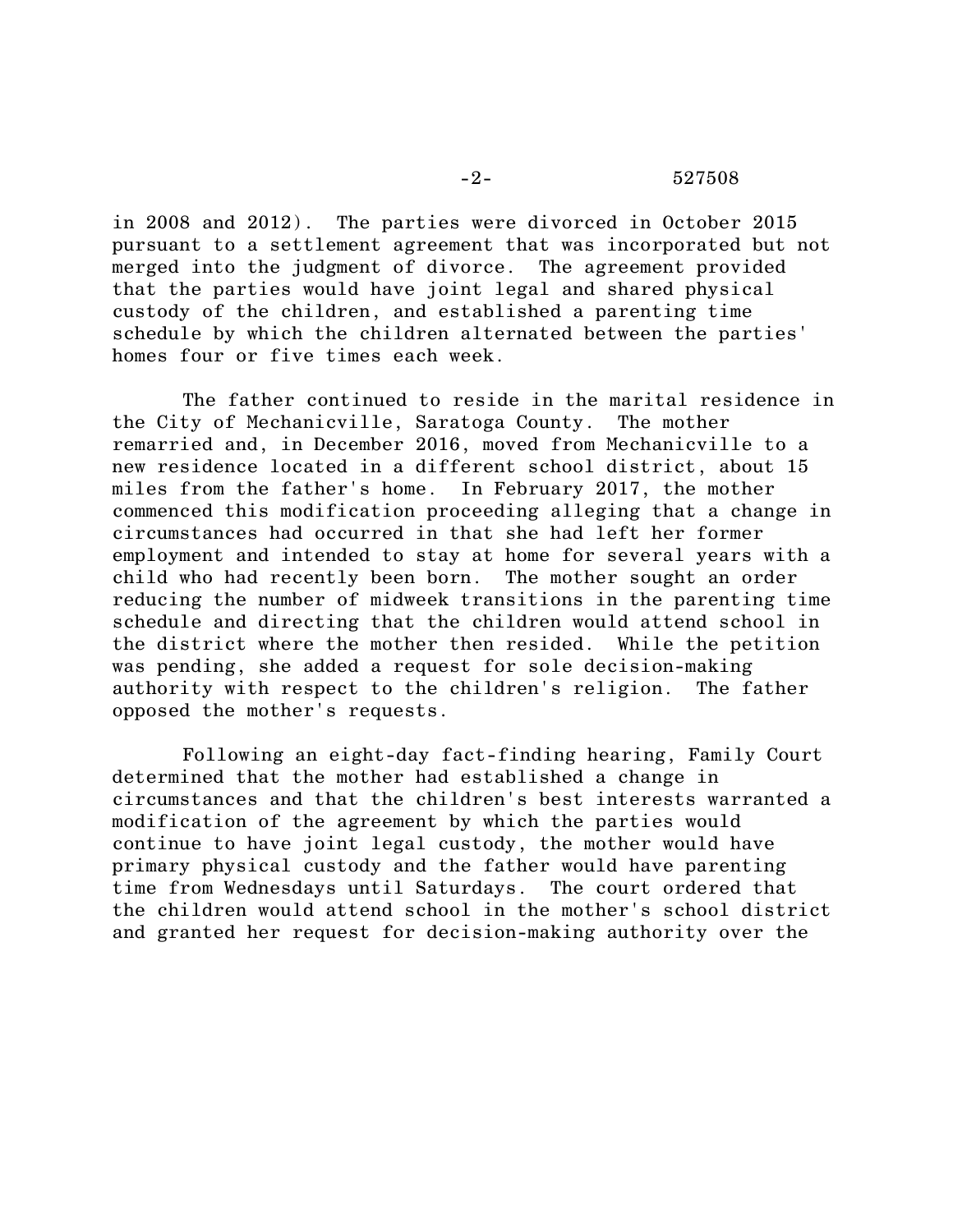-3- 527508

children's religion, provided that there was no interference with the father's parenting time.<sup>1</sup> The father appeals.<sup>2</sup>

"A parent seeking to modify an existing custody and parenting time order first must demonstrate that a change in circumstances has occurred since the entry thereof that is sufficient to warrant the court undertaking a best interests analysis in the first instance; assuming this threshold requirement is met, the parent then must show that modification of the underlying order is necessary to ensure the child's continued best interests" (Matter of Kanya J. v Christopher K., 175 AD3d 760, 761 [2019] [internal quotation marks, brackets and citations omitted], lvs denied 34 NY3d 905, 906 [2019]). We reject the father's contention that the parties' settlement agreement required the mother to show that her occupational change had reduced her ability to exercise her parenting time in order to establish a change in circumstances. Instead, Family Court properly interpreted the agreement to find that the mother's decision to become a stay-at-home parent significantly altered her custodial time and thus constituted a change in circumstances within the meaning of the agreement. Further, the mother's move to a new school district and the parties' inability to agree as to where the children would attend school gave additional support to the finding of a change in circumstances (see Matter of Imrie v Lyon, 158 AD3d 1018, 1019

 $2^{\circ}$  When this matter was previously before this Court (182) AD3d 652 [2020]), we determined that the children had not received the effective assistance of appellate counsel in that the attorney originally assigned to represent them had not advocated for their wishes and had not met with them during the appeal. Accordingly, we withheld decision and ordered the appointment of a new attorney for the children, who now appears on their behalf and supports affirmance of Family Court's order.

 $<sup>1</sup>$  As the father raised no challenge upon this appeal to</sup> the aspect of Family Court's order concerning the children's religion, we deem any related claims to be abandoned (see generally Matter of Heather NN. v Vinnette OO., 180 AD3d 57, 60 n 2 [2019]).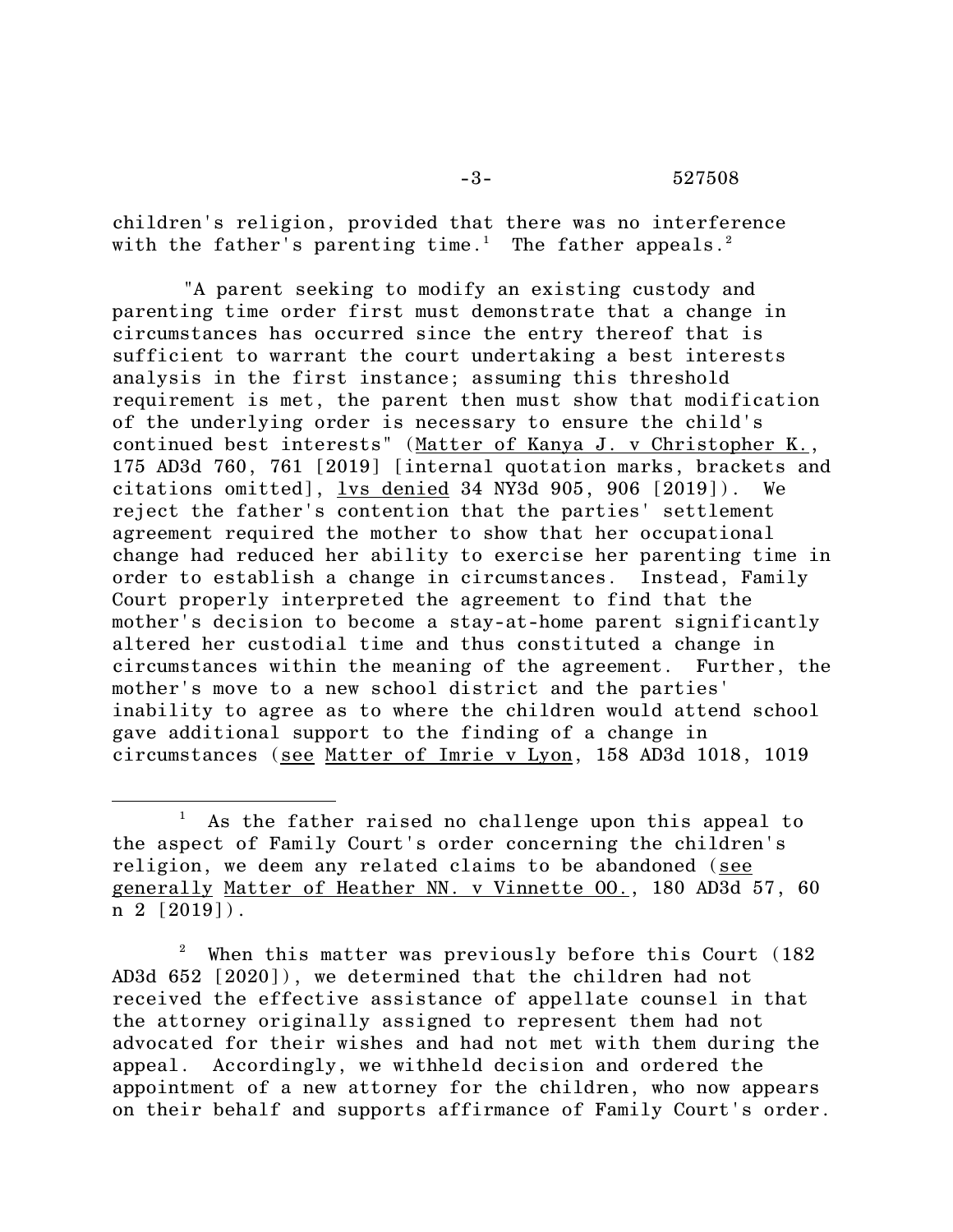-4- 527508

[2018]; Matter of Amy L.M. v Kevin M.M., 31 AD3d 1224, 1225  $[2006]$ .

Turning to the children's best interests, this analysis "involves the consideration of factors such as the past performance and relative fitness of the parents, their willingness to foster a positive relationship between the child[ren] and the other parent, their fidelity to prior court orders and their ability to both provide a stable home environment and further the child[ren]'s overall well-being" (Matter of Carrie ZZ. v Aaron YY., 178 AD3d 1291, 1292 [2019]; see Matter of Turner v Turner, 166 AD3d 1339, 1339 [2018]). The record establishes that both the mother and the father were fit parents who were able to care for the children, provide them with stable homes and foster their well-being. However, they had difficulty communicating with one another about the children's needs and reaching agreement on such matters as the children's extracurricular activities and what schools they should attend. Family Court found that this difficulty stemmed, in part, from the fact that the father was "very rigid and [did] not readily communicate with the [m]other . . . [and] appear[ed] to want any arrangements to be convenient for him." The record supports this conclusion, revealing various incidents in which the father refused to agree to permit the children to participate in activities located more than a certain distance from his home or failed to provide the mother with information that affected the children's well-being. For example, the father did not immediately inform the mother when he made two successive job changes during the fact-finding hearing that significantly altered his availability to care for the children; the court noted its concern that the father did not advise the mother of either change until he testified about them after they took place.

As for the relative stability of the parents' households, Family Court acknowledged that the mother had moved several times after the divorce, while the father had remained in the marital residence. However, the court found that the mother had shown more stability in the recent past than had the father, as she had remarried, purchased a home and become a stay-at-home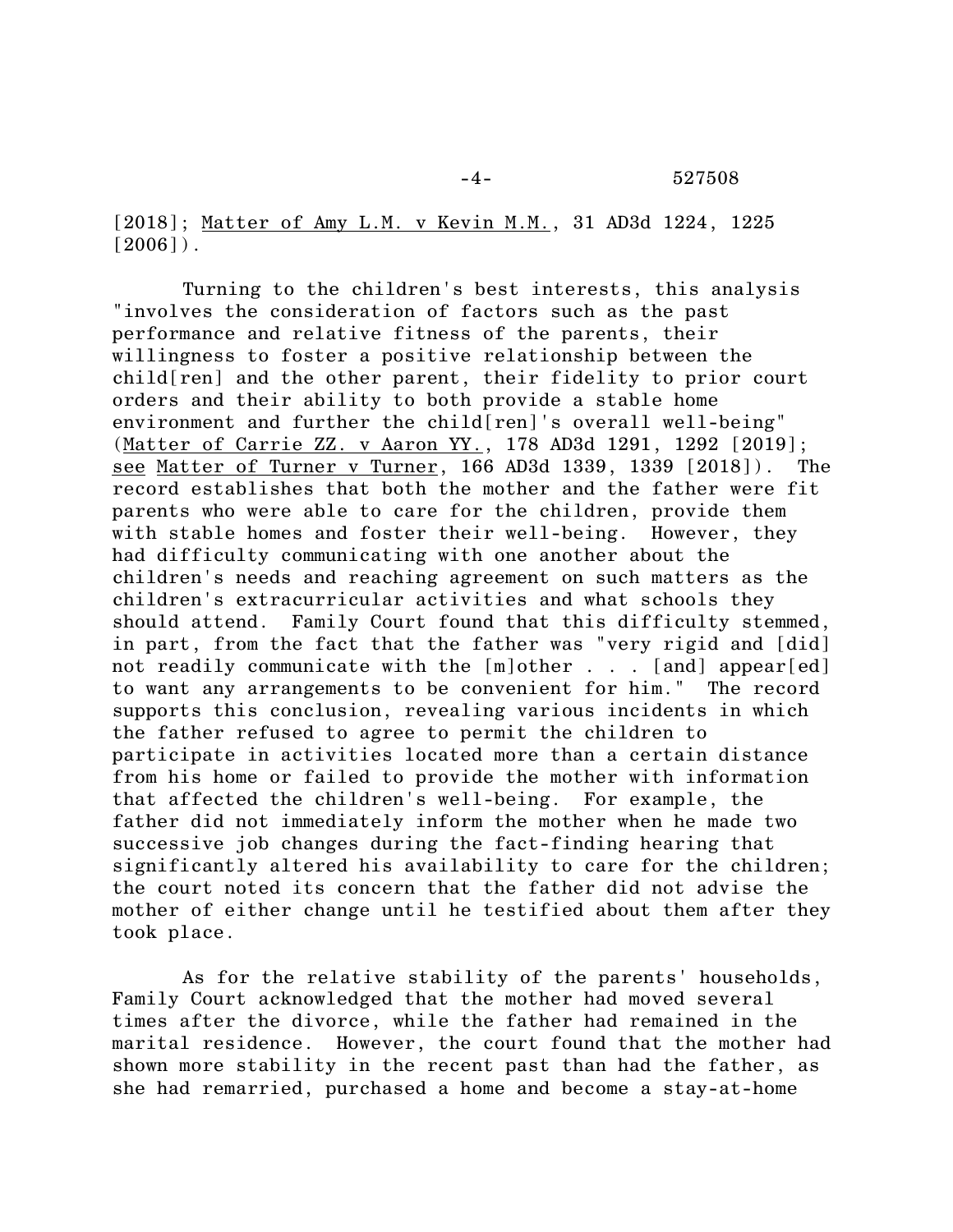parent who was available to care for the children on a daily basis, while the father's two recent job changes had reduced his availability. The record further supports the court's conclusion that the mother was more likely to encourage the children's relationship with the father than the father was, and that the mother – a former teacher with a background in education – was better able to provide for their intellectual and emotional development. As for the children's school district, the court acknowledged that the children had previously attended school and preschool in the father's district, but noted that it was an opportune time to make a change, as the older child was transitioning to middle school and the younger child was about to enter kindergarten. Despite the father's disagreement with Family Court's factual findings, this Court defers to such determinations, and "we cannot say that the court's custody determination lacks a sound and substantial basis in the record" (Matter of Dwayne S. v Antonia T., 170 AD3d 1451, 1452 [2019]; see Matter of Michael Q. v Peggy Q., 179 AD3d 1329, 1331-1332 [2020]; Matter of Dennis F. v Laura G., 177 AD3d 1110, 1112 [2019]).<sup>3</sup>

As for the modified parenting time schedule, the record supports Family Court's conclusion that the former arrangement

Contrary to the father's claim, Family Court did not improperly limit his testimony regarding his finances. As he contends, the respective financial situations of a child's parents are a factor that may be weighed, along with others, in considering the child's best interests (see Matter of Bjorkland v Eastman, 279 AD2d 908, 911 [2001]; Matter of Haran-Buckner v Buckner, 188 AD2d 705, 706 [1992]). However, the court did not foreclose the father from testifying about his financial situation; instead, it permitted him to testify about the parties' existing child support arrangement, financial aspects of his employment changes and his ability to meet his financial obligations. Upon ascertaining that the mother had not petitioned to modify the existing child support arrangement, the court merely precluded the father from giving speculative testimony about the potential financial impact if she did so in the future – a reasonable limitation that did not deprive him of the opportunity to submit relevant financial information.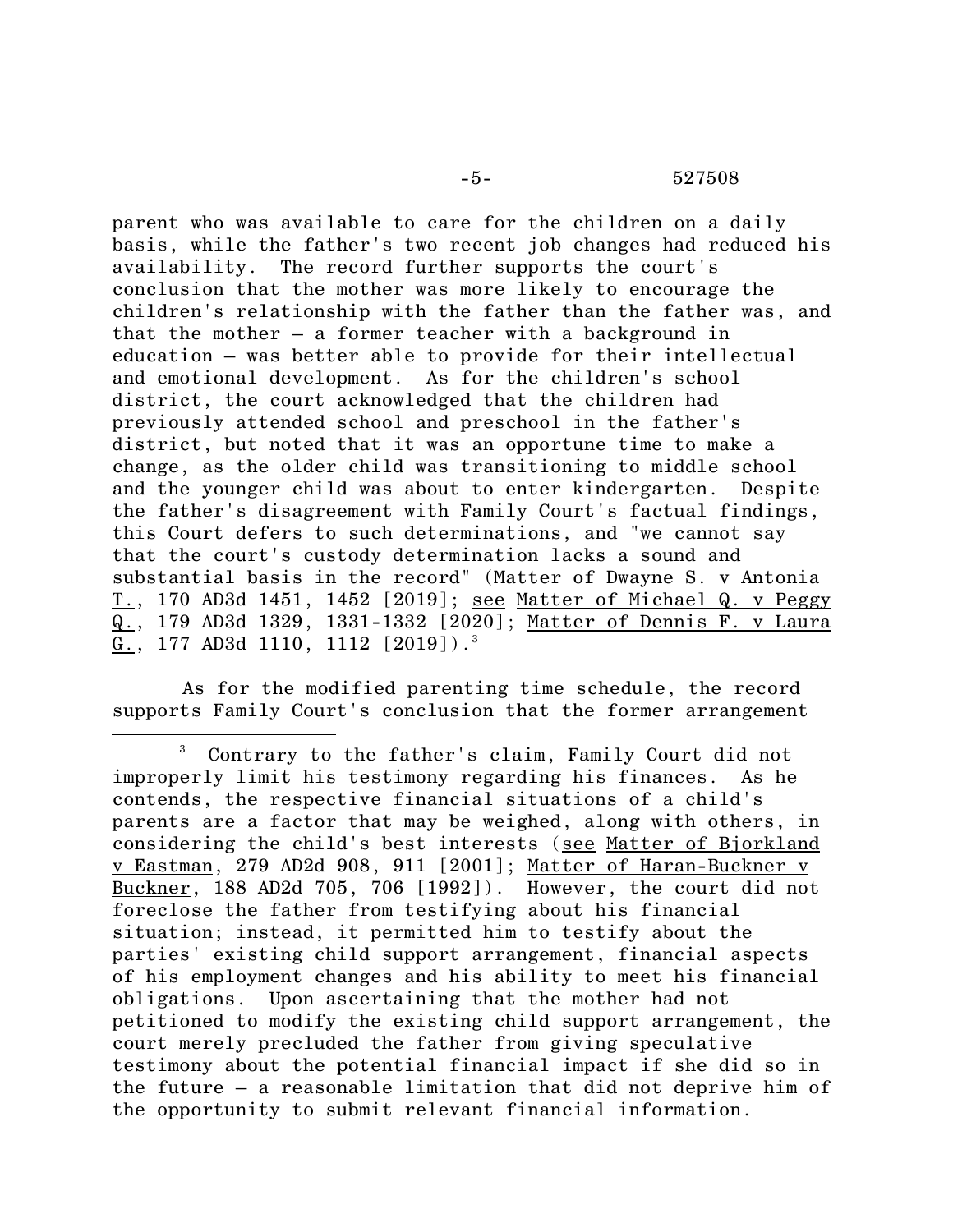## -6- 527508

had become unworkable. The testimony established that the schedule's frequent weekday transitions had originally been designed around the mother's working hours, but were no longer necessary as the mother had left her former employment. Given the mother's move to a new home about 30 minutes away from the father's residence, the transitions required the children to spend large amounts of time traveling between the two homes, sharply curtailed the mother's weekday time with the children when they were not in school or asleep, and limited her ability to enroll them in extracurricular activities. Moreover, the father's job changes increased his ability to spend time with the children on weekdays while reducing or eliminating his ability to do so on weekends. The schedule devised by Family Court took the father's new working hours into account by placing the children with the mother from Saturday until Wednesday after school, while taking advantage of his increased weekday availability by placing them with him from Wednesday until Saturday morning. We find that the modified arrangement was well within the court's "broad discretion in fashioning a parenting schedule that is in the best interests of the child[ren]" (Matter of Labaff v Dennis, 160 AD3d 1096, 1097 [2018] [internal quotation marks and citations omitted]; see Matter of Williams v Williams, 151 AD3d 1307, 1308-1309 [2017]; Matter of Swett v Balcom, 64 AD3d 934, 935-936 [2009], lv denied 13 NY3d 710 [2009]).

Egan Jr., Mulvey, Aarons and Colangelo, JJ., concur.